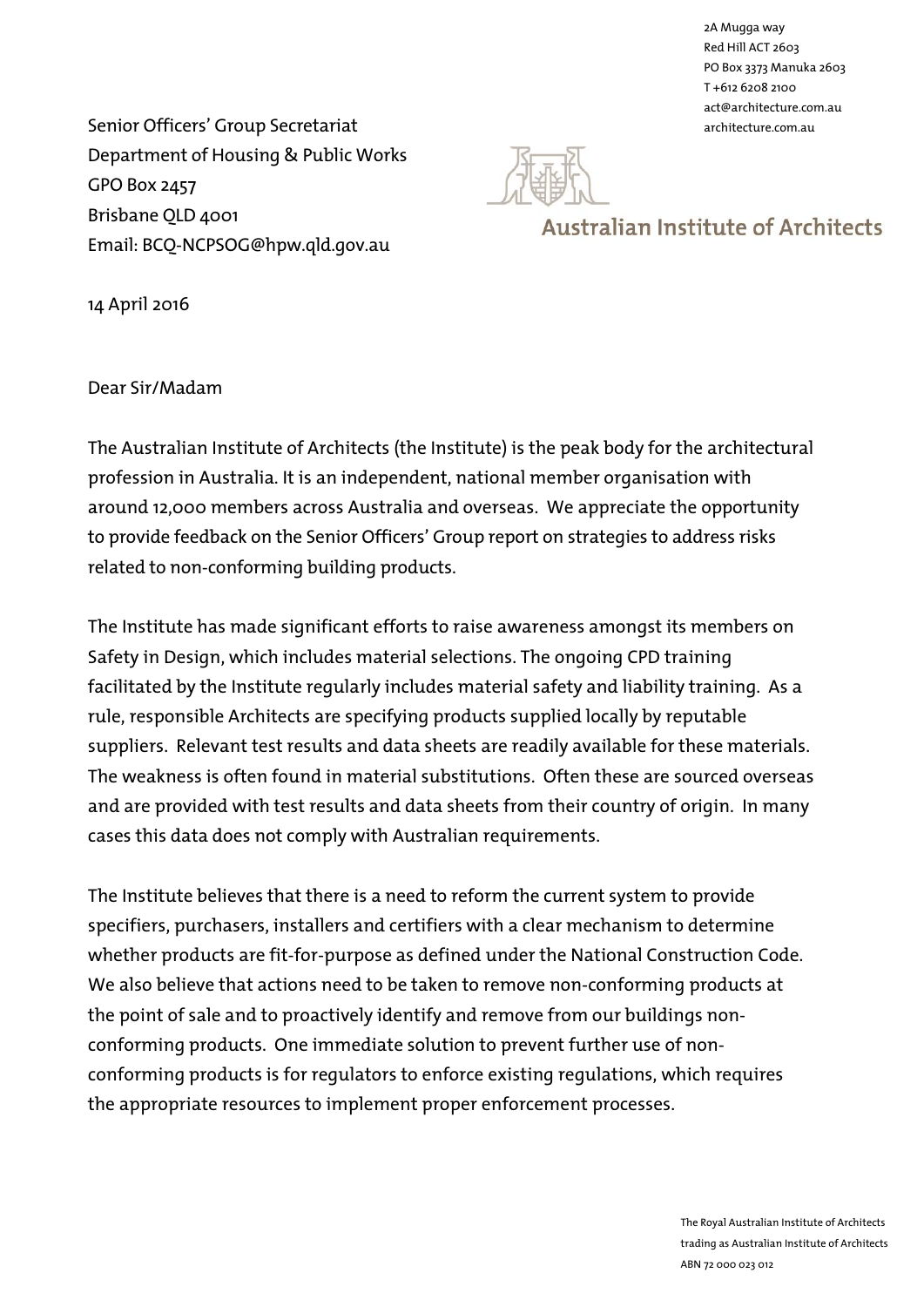We note that the recommendations have been agreed by the [Building Ministers' Forum,](http://www.industry.gov.au/industry/IndustrySectors/buildingmetalsandconstruction/Pages/Building-Ministers-Forum.aspx) and you are not seeking input on the recommendations themselves, but rather advice on how they might be implemented. We would like to offer the following comments.

Recommendation 1 (Note roles and responsibilities of regulatory authorities and absence of an effective overarching framework for identifying and addressing NCBPs) No comment

Recommendation 2 (Support for improvements to the regulatory framework to enhance the powers of building regulators to respond to incidences of NCBPs)

This recommendation is very broad in scope and the lack of detail limits our ability to comment to any great extent. The Institute believes that there is a clear need for a mechanism for specifiers, purchasers, installers and certifiers to determine whether products are fit-for-purpose as defined under the National Construction Code. However, before introducing new regulations, the existing regulations need to be better understood and enforced.

The main barrier to enforcement would appear to be a lack of resources at a state and territory level. Other issues that must be overcome are:

- inconsistency between jurisdictions
- fragmented administration
- multiple regulators
- lack of clarity in documentation requirements amongst jurisdictions

### Recommendation 3 (Establishment of a national forum of building regulators, implementation of education strategies and development of a national website)

The Institute believes that it is critical to have nationally consistent regulations, including enforcement provisions, to allow governments to control the use of non-conforming building products. A centralised information source and educations strategies for all participants in the building and construction industry is supported as an important first step. The institute would welcome government collaboration with industry on events and materials and regular bulletins would greatly assist our members to keep up to date.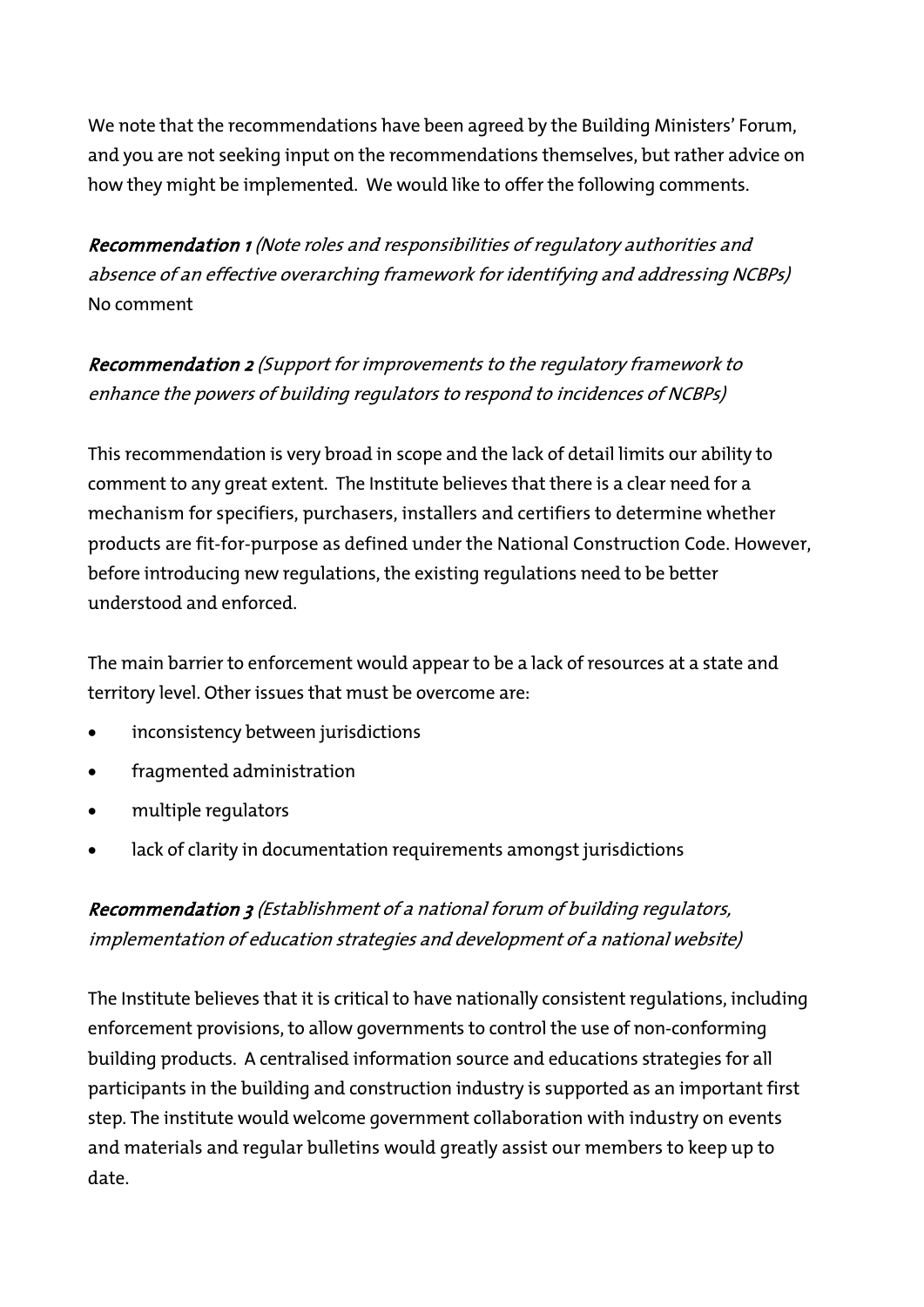Recommendation 4 (Mechanisms to provide the Commonwealth to enable proportionate action to be taken based on the risk posed by a nonconforming product and an information sharing arrangement between jurisdictions)

#### No Comment

## Recommendation 5 (Standards review and a national A national register of high risk building products that require third party certification)

The Institute sees great value in reviewing existing standards referenced in the National Building Code, but is concerned that the industry contribution to standards setting committees is often dominated by the manufacturers rather than product users/installers. As well, many product standards do not require testing of a product to ensure that it meets the standard.

A national register of high risk building products that require third party certification would be welcomed.

## Recommendation 6 (Independent research to be undertaken, including manufacturer and random off-the-shelf product testing, to improve the evidence base)

This recommendation is one of the most important of the report. Information supplied is largely anecdotal, so the true extent of product non-compliance is unknown. We currently have very little information about what materials are non-conforming, which makes it almost impossible to manage in any meaningful way.

In February of this year, the Institute conducted an on-line survey over a 2 week period on product substitution from what was initially specified. The survey did not attempt to analyse in what way substituted products were non-compliant. The response rate was small, but we believe the information provided is indicative of what is happening across the industry.

The survey identified that a very significant proportion of substitution was not treated in the anticipated way under most building contracts in that there was no request for approval by the designer/specifier.